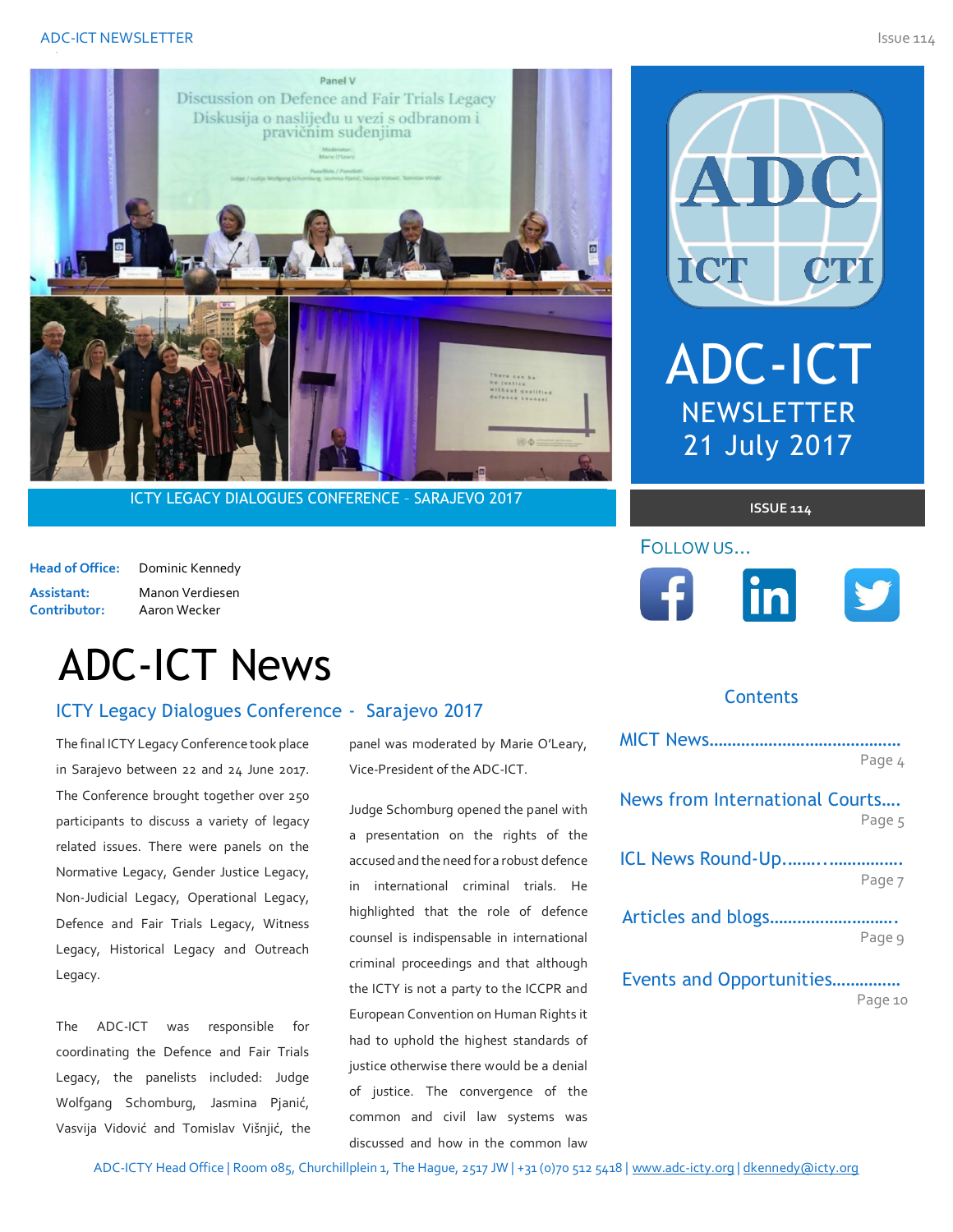system a party aims to 'win' a case whereas the civil law system aims to come as close as possible to the truth. Judge Schomburg stated that there was a clash of these two "never mergeable" systems at the ICTY.

Judge Schomburg mentioned how the right to have defence counsel was fundamental for due process. He highlighted that the inception of the right to self-representation should have been handled differently at the ICTY. He suggested that a preferred way would have been for the accused to be able to actively participate in addition to their assigned counsel ensuring that qualified representation was present while also allowing a voice to the accused.

Judge Schomburg concluded by stating that there can be no justice without qualified defence counsel.

The next panelist was Jasmina Pjanić, Head of the Defence Section of the BiH Ministry of Justice (OKO). She explained the role and cooperation of OKO with the ICTY and assistance which is offered to defence counsel representing accused in war crimes cases in BiH. She explained that OKO is the only specialised section for defence matters in the region of the former Yugoslavia and that the office assisted with establishing a payment scheme for defence counsel, translation of documents and jurisprudence from the ICTY and training for defence counsel, especially in light of the recent changes to follow the adversarial system in the region. One major role of OKO is to maintain a list of qualified defence counsel and the provision of legal advice to counsel on international humanitarian and

international criminal law. OKO is provided greater access to ICTY documents and can facilitate providing this to defence counsel in BiH. Pjanić concluded that OKO were able to provide assistance and support to defence counsel because it was independent and this was one of the key lessons learned, that defence offices or organizations must remain independent.

The next panellist was Vasvija Vidović, former ICTY defence counsel who spoke about her experience of defending a war crimes case under universal jurisdiction in Norway. The case was the first war crimes case which had been conducted in Norway after World War II. She explained that the defence had the widest possible rights and that equality of arms was respected to the highest level possible. As there were no lawyers qualified in war crimes cases the Norwegian courts permitted her to represent the Accused and the authorities ensured that all documents were translated into a language understood by the defence. There was cooperation between Norway and the ICTY to ensure access to documents needed and the authorities assisted the defence in finding witnesses. The obligations of disclosure to the defence were met and this was in stark contrast to the system which was in place in BiH. Vidović highlighted issues of disclosure which occurred in BiH and how this was one of the major problems facing defence counsel in the region of the former Yugoslavia and more should be done to address this issue. Overall Vidović felt that the experience in Norway was very positive when compared to the daily situation for defence counsel in war crimes cases in BiH.

The final panelist was Tomislav Višnjić, former ICTY defence counsel. He highlighted the difficulties which were faced by defence counsel in the region of the former Yugoslavia. For example, it was only in 2003 that rules were introduced on disclosure and even now there was a distinct lack of adherence by the Prosecution to their disclosure obligations. Another issue is that the interpretation of the ICTY jurisprudence is only done at the highest appellate level. Another problem faced by defence was the collection of evidence and investigation in the region, there is a distinct lack of funding for such work for the defence which ultimately diminishes an accused's right to a fair trial. There needs to be a concerted effort to ensure that documents from the ICTY are available to all defence counsel. Višnjić stated that proceedings in the region left a bitter taste as there was an overall emphasis on finishing trials quickly which ultimately leads to a lack of fairness. He pointed out that unlike at the ICTY where the Association of Defence Counsel exists to assist all counsel and represent their interests, there is no such assistance in Serbia. This is something which he suggested needed to be implemented potentially with the assistance of the ADC-ICT.

At the end of the Conference a list o[f](http://www.icty.org/sites/icty.org/files/170624-conclusions-and-recommendations-sarajevo-legacy-conference.pdf) [Recommendations and Conclusions](http://www.icty.org/sites/icty.org/files/170624-conclusions-and-recommendations-sarajevo-legacy-conference.pdf) were adopted. The Conclusions and Recommendations from the Defence panel, which were included in the official document, were: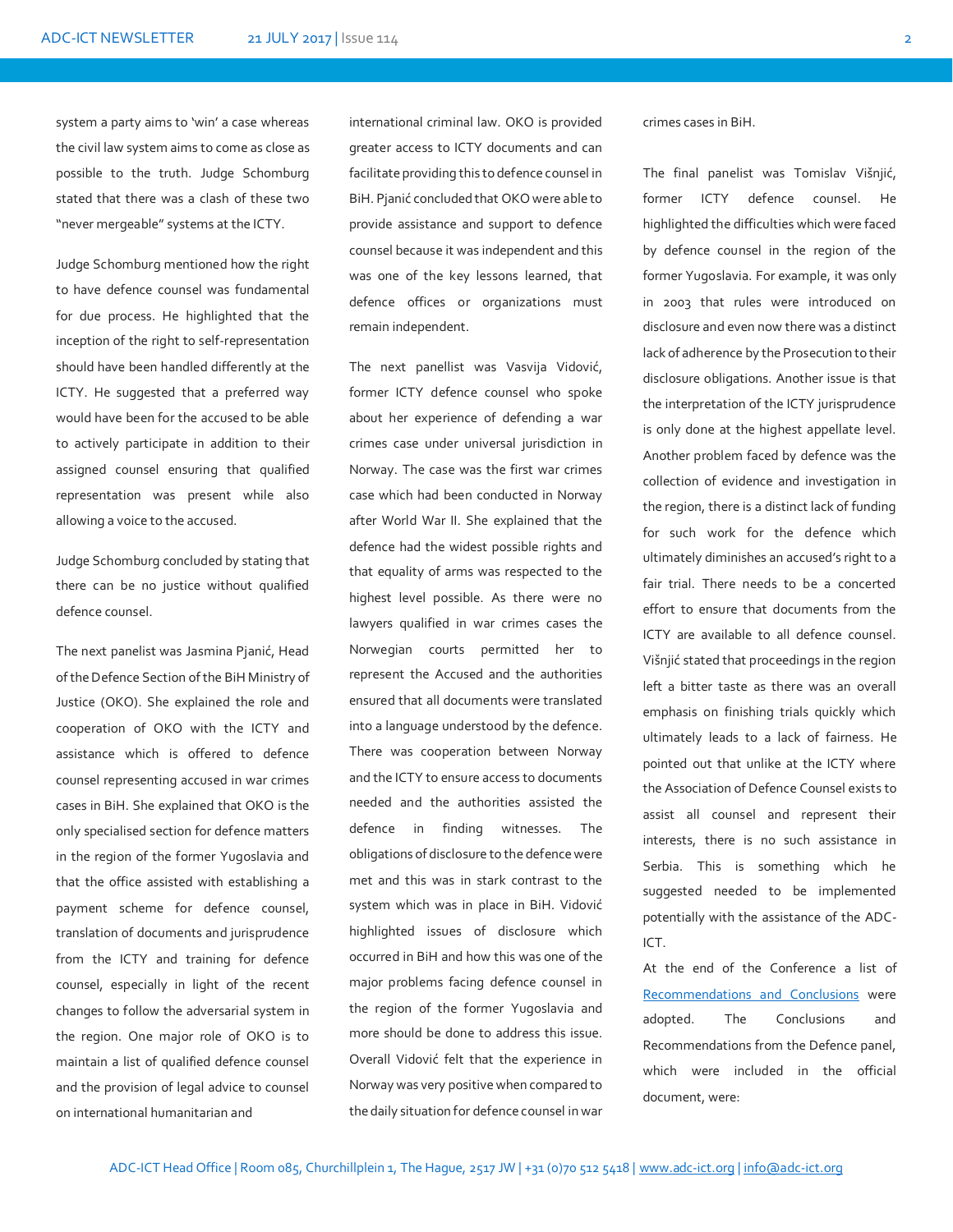#### **Conclusions**

- Access to defence is a key indicator of fair trial rights as basic human rights.
- The convergence of common law and civil law systems has posed challenges for disclosure practices.
- Each accused person should be entitled to qualified defence counsel with expertise in international humanitarian law and international criminal law.
- Training initiatives for defence counsel are fundamental to achieving fair trial standards.
- ICTY jurisprudence is a valuable tool for the development of national legislation in the area of international criminal law.
- ICTY experience has assisted national jurisdictions in enhancing the ability of States to exercise universal jurisdiction.



### **DEFENCE PANEL**

#### **Recommendations:**

- All international courts and tribunals should consider establishing associations of defence counsel to represent the interests of defence counsel and the rights of the accused and to ensure that professional standards are harmonised.
- Consideration should be given to how the ICTY's disclosure systems could best serve other international courts and tribunals, as well as national jurisdictions.
- Regular training on the jurisprudence and practice of international courts and tribunals should be available to lawyers working on war crimes cases in national jurisdictions.
- The ICTY's developed practices could assist national jurisdictions where war crimes cases are conducted on the basis of universal jurisdiction, including through cooperation.
- Information regarding ICTY's jurisprudence and practices should be disseminated to national defence associations and offices where war crimes cases are conducted to ensure equal access to such information. The ICTY should also provide national defence associations and offices with access to its databases.

The ADC-ICT aims to produce a full list of their Conclusions and Recommendations and hope to be able to assist in implementing the recommendations.

The full videos of the Conference are availabl[e here.](http://www.icty.org/en/outreach/legacy-conferences/icty-legacy-dialogues-conference-2017)

# ADC-ICT Launches its Online Legal Training Portal

This month, the ADC-ICT launched its online Legal Training Portal. The Portal includes previous training sessions which have been conducted by the ADC-ICT and aims to give access to a wider audience and preserve the legacy of the Association.

The training videos and accompanying presentations are available to purchase for a reasonable cost. Members of the ADC-ICT receive a discount on the training sessions.

In the future, the library of training sessions will be expanded and there will also be a series of shorter lectures available free to members of the ADC-ICT.

For more information and to access the Online Legal Training Portal visit the ADC-ICT website [here.](https://www.adc-ict.org/training)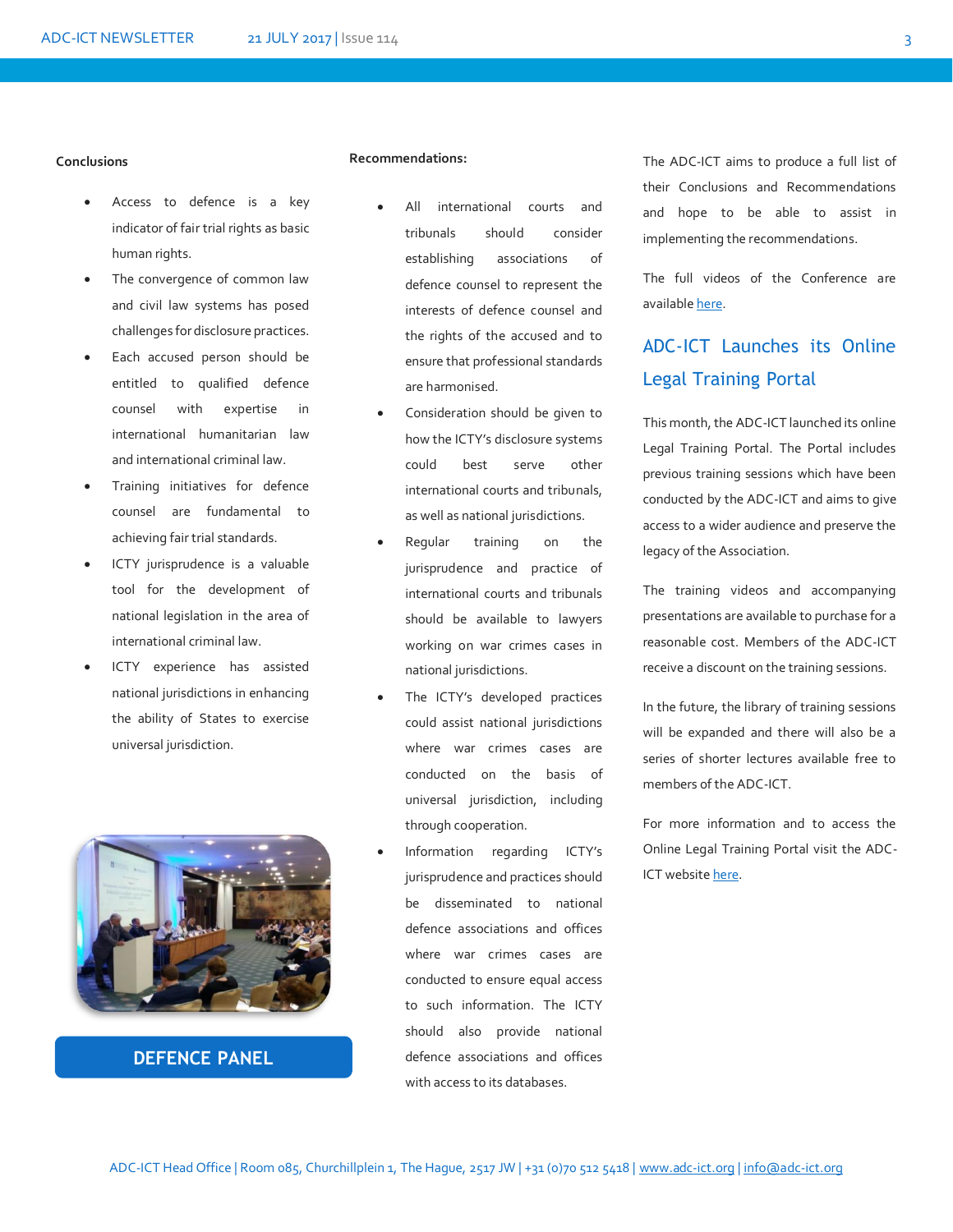# MICT News

### Prosecutor v. Stanišić and Simatović (MICT-15-96)

The second witness to take the stand, was Radoslav Maksić, A retired Jugoslav National Army Colonel (JNA), between 21 June to the 22 June 2017. Maksić had been ordered to the Serbian Autonomous Oblast of Krajina (SAO Krajina) in September 1991 to assist the Territorial Defence (TO), and served as the commander from November 1991 till December 1991. Maksić explained the crimes that were committed in the region in his time there as well as the politics between the TO, the Serbian Government and Milan Martić and how Stanišić and Simatović were there to train the SAO Krajina police. During cross-examination by Stanišić Defense Counsel, Wayne Jordash QC, discrepancies in the witness's statements that Stanišić and Simatović were sent to create the SAO Krajina police and undermine the functioning of the TO were highlighted. Maksić stated that he did not know the two men and only saw them on occasions together in the Krajina. During crossexamination by Mihajlo Bakrač, Defence Counsel for Simatović , Maksić stated he was not sure who had brought Captain Dragan Vasiljković to the Krajina and only assumed that it must have been the Serbian State Security Service (DB), because they were the only ones he could not contact.

From 27 June until 5 July, General John Wilson, a retired Australian Army Brigadier-General took the stand. General Wilson provided evidence from his service and experiences in the Former Yugoslavia from January 1992 to the end of 1993 where he served as a Senior Military Liaison for the UN mission and then the Chief of the UN Military Observers. He was called to provide evidence to the widespread crimes and ethnic cleansing in areas of Croatia and Bosnia-Herzegovina. During crossexamination by the Stanišić Defence, General Wilson's knowledge of President Slobodan Milošević's authority over the removal of Milan Babić was called into question, and he stated he could only be sure of the complexity of the situation. The witness highlighted that control of Knin by Belgrade fluctuated: in 1993, there was no trend between co-operation and independence of operations in Knin with regard to the exercise of authority from Belgrade. During cross-examination by Vladimir Petrović, Co-Counsel for Simatović, General Wilson elucidated discrepancies between the witness's 2009 and 2016 statement over the location and knowledge of the White Eagles and the Red Berets, where the witness now states he had detailed knowledge of the Red Berets in Knin, that he in his past statement had not specified. Under re-cross-examination the General Wilson's sighting and in-depth knowledge of the Red Berets was called into question, specifically the identification of a unit he identified as the Red Berets through the help of experts, but not personal knowledge.

The next witness testified with protective measures, including image and voice distortion, with sections of the testimony in private session from 5 July till 6 July. The Witness provided evidence of the attack on Saborsko and Martić's Police. During crossexamination by Iain Edwards, Co-Counsel for Stanišić, the witness explained that in his statement where it said they did not encounter any Croatian resistance in Saborsko, he in fact meant that he did not, and he could not speak for the rest of Serbian forces. The witness stated that he could only assume the JNA and TO members were setting fire to the hamlets he was too far away to identify them. During crossexamination by the Simatović Defence , the Witness stated that he only heard about a few men committing crimes in Saborsko out of the 500-700 men involved in the attack.

Vlado Vuković took the stand on 6 July, his examination totaled 30 minutes, he was a Police Officer in Saborsko.. He spoke about his treatment by Martić's police and about the aftermath of fighting in Saborsko. The witness also stated he did not know Milan Martić was a minister within the Republic of Serbian Krajina and that it would be normal for police officers to call themselves Martić's men because he was the Minister of Interior for the region.

The last witness who testified from 10 July until 13 July will return after the summer recess starting the week of 21 August,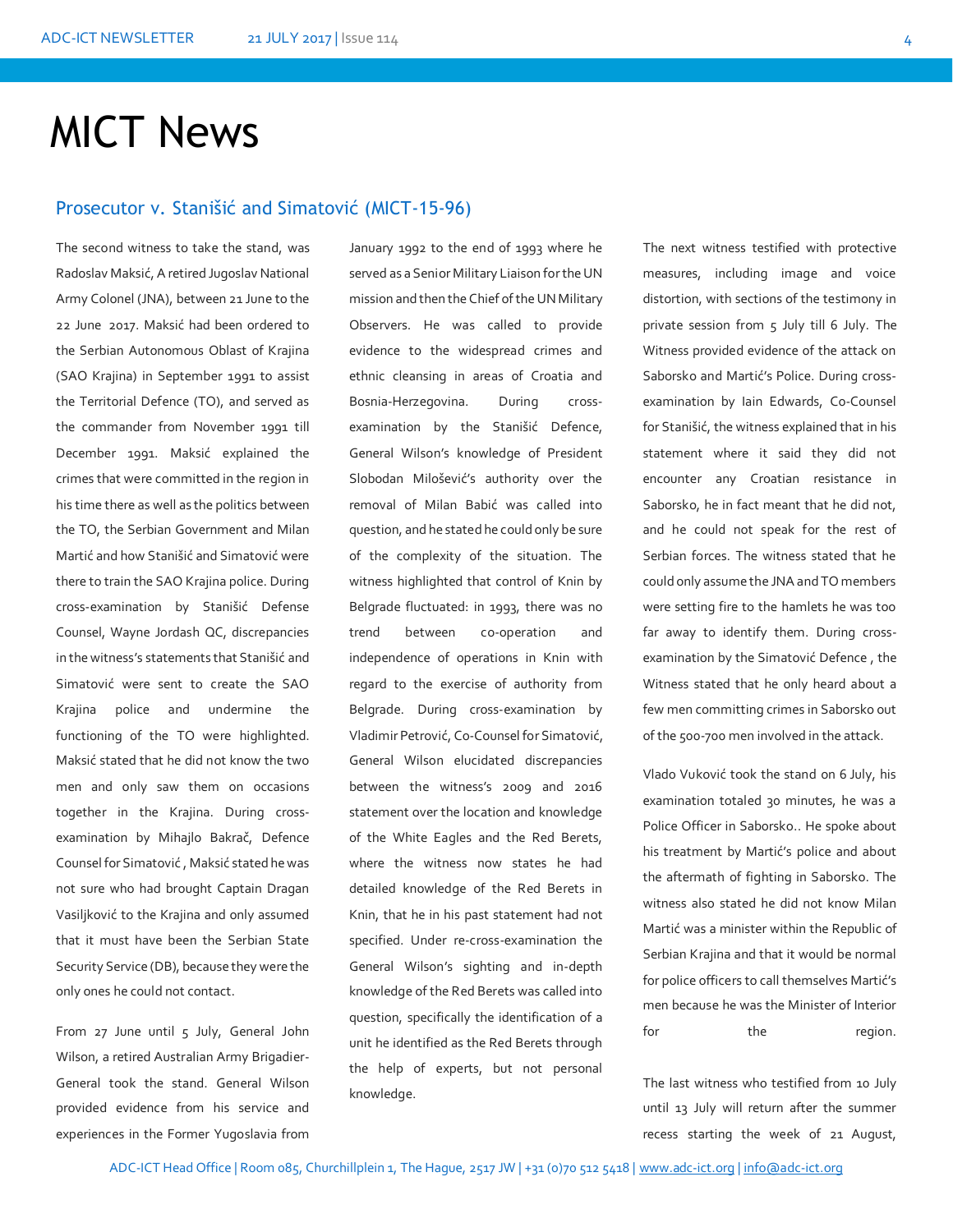because his testimony could not be concluded. The witness testified through video-link with protective measures, including image and voice distortion, much of the testimony was given in private session. The witness provided evidence of Martić's role in setting up barricades and the distribution of weapons to the Serbs in Krajina in 1990. He also testified about the role of Stanišić and Simatović in funding and supplying weapons to SAO Krajina and the establishment of the SAO police and DB and the Golubic and other training camps in SAO Krajina. His testimony also covered the role

of Frenki's Men and the Red Berets and the "plan" to remove Croat civilians from the population of SAO Krajina. He testified to the control Stanišić and Simatović had over the events in the region during this period from late 1990 till 1995. In crossexamination, discrepancies between the witness statement and testimony over the number of weapons and shipments the accused were allegedly bringing into the Krajina. The witness stated in his statement that police officers from Krajina were moved to Belgrade but that the

corridor through Bosnia to Serbia was completely cut off, which in crossexamination the witness contradicted by stating that it was not cut off entirely. After being asked if he hallucinated by Jordash QC, as to discrepancies between his past statements and current statement relating to facts that were not corroborated in media reports, or in fact in any other report, as to the number of Krajina police flown into Belgrade, the witness stated he was very emotionally upset about being called a liar.

# News from other International Courts



#### Extraordinary Chambers in the Courts of Cambodia

*Meas Muth The views expressed herein are those of the author alone and do not reflect the views of the ECCC.Jacob Granger, MEAS Muth Defence Team* 

The Nuon Chea Defence prepared Nuon Chea's closing statements, which took place between 12 and 23 June. The Defence presented Nuon Chea's case, putting the events of 1975-1979 in the proper context of the existential threat of Vietnam. It argued that the policies regarding security centers, worksites and cooperatives, the treatment of certain groups, and the regulation of marriage, were legitimate and lawful. Furthermore, the Defence highlighted the lack of credible evidence to find the charged crimes occurred beyond a reasonable doubt, accordingly seeking Nuon Chea's acquittal.

#### *Khieu Samphân*

The Khieu Samphân Defence was fully engaged in preparing and attending the

closing statements in Case 002/02. During these final hearings, the Defence responded to the Prosecution, while presenting the main arguments raised in its final brief, notably several issues regarding the *saisine* of the Trial Chamber and the violations of the principle of legality by the Supreme Court Chamber concerning the definitions of murder and Joint Criminal Enterprise I. Conversely, neither during its closing statement nor in its reply did the Prosecution respond to the arguments raised, either in writing or orally, by the Defence. Last to take the floor, Khieu Samphân made a final statement in which he responded to the questions asked by the civil parties during the trial and denied being a criminal.

The Meas Muth Defence filed three submissions to the Co-Investigating Judges, each of which has been classified as confidential. The Defence also filed a reply to the Pre-Trial Chamber concerning its appeal against a decision that a state or organization's own military can be considered a "civilian population" for purposes of crimes against humanity. The Defence continues to review material on the Case File and to prepare submissions to protect Meas Muth's fair trial rights and interests.

#### *Im Chaem*

The Im Chaem Defence is currently preparing for a potential response to an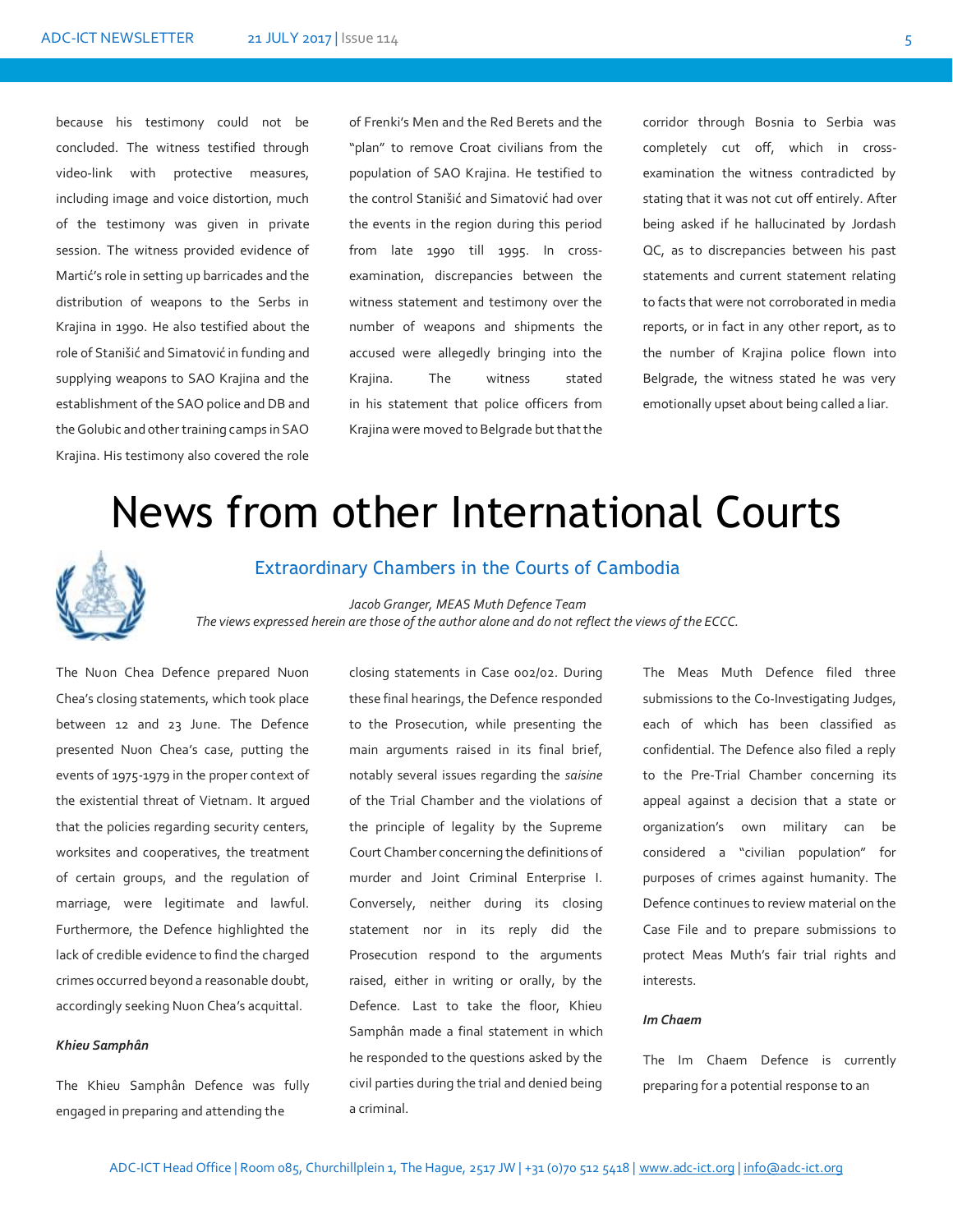appeal against the Closing Order and endeavours to safeguard Im Chaem's fair trial rights and interests throughout the remaining proceedings of the pre-trial stage of Case 004/1.

#### *Ao An*

The Ao An Defence filed an Appeal against the Decision on Ao An's Application to Annul the Entire Investigation; and an Appeal against Internal Rule 66(4) Forwarding Order. The Defence also continues to review all materials on the Case File and prepare

other filings to safeguard Ao An's fair trial rights.

#### *Yim Tith Defence*

The Yim Tith Defence continued to analyse the contents of the Case File in order to participate in the investigation, prepare Yim Tith's defence and endeavour to protect his fair trial rights.



#### **YIM TITH**



### International Criminal Court

*The views expressed herein are those of the author alone and do not reflect the views of the ICC.*

### *.* ICC Judges confirm South Africa government violated ICC Treaty Obligations

On 6 July 2017, ICC judges confirmed that the government of South Africa failed to comply with its obligations under the Rome Statute by not arresting Sudanese President Omar al-Bashir, during a visit to the country in 2015.

The judges rejected South Africa's argument that Bashir was immune from arrest as a Head of State leading his country's delegation to the meeting in South Africa.

The judges said that there should have been no doubt about Bashir's immunity, because South African diplomats consulted the ICC before he arrived and were told that their country was obliged,

as a member state, to arrest and hand over Bashir.

The judges declined to formally refer the matter to the United Nations Security Council because, they said, doing so had borne no results in the past.

In a separate opinion, Judge Perrin de Brichambaut, raised an argument that that South Africa and Sudan were both obliged to arrest Bashir because they had both signed the United Nations Genocide Convention.

Bashir is accused of genocide involving three tribes in the Darfur region of western Sudan. The charges cover violence that

occurred in 2003 when Bashir ordered a counterinsurgency in the conflict between his Arab-dominated government and non-Arab rebel groups.

The incident played a role in South Africa's decision in October 2016 withdraw from the ICC. South Africa is however still a member state as the decision to pull out was blocked by the country's High Court as "unconstitutional and invalid" because Parliament did not approve it; the government has said it will seek that approval.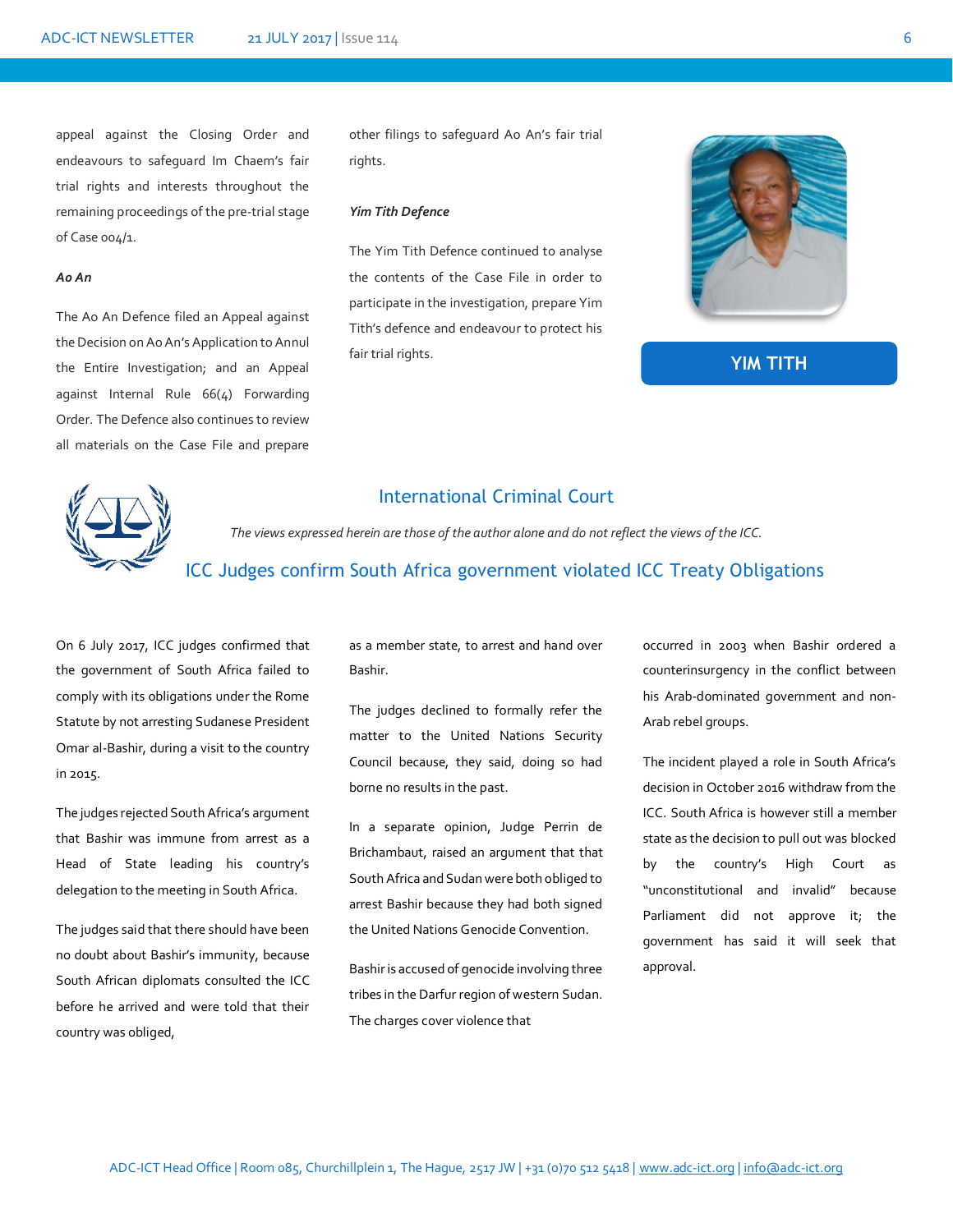# ICL News Round-up

**Slobodan Milosevic 'Accepted Bosnia Peace Plan'**, *Balkan Transitional Justice*

Former Serbian State Security official Franko Simatovic's lawyer argued that Slobodan Milosevic could not have been the leader of a Serb criminal enterprise in Bosnia and Croatia because he accepted an international peace plan. Serbian President Slobodan Milosevic tried to compel the authorities in Bosnia's Serb-led Republika Srpska region to accept an international peace plan in the spring of 1993 although it meant that Serbs would have to return a third of the territories they had occupied, Franko Simatovic's defence lawyer Vladimir Petrovic told the Mechanism for International Tribunals in The Hague on Thursday… [Read more.](http://letstalk.ug/article/no-interest-or-no-information-northern-ugandans-disappointed-coverage-dominic-ongwens-trial)

### **Kosovo War Court Rules Finally Approved**, *Balkan Transitional Justice*

The Specialist Chamber of Kosovo's Constitutional Court approved the revised rules of procedure and evidence for the new special court that will try Kosovo wartime fighters. After several months' delay, the Specialist Chamber of Kosovo's Constitutional Court delivered a ruling on Wednesday approving the revised rules of procedure and evidence for the new Specialist Court, [allowing it to issue its first](http://www.balkaninsight.com/en/article/kosovo-special-court-prepares-to-charge-ex-guerrillas-06-27-2017)  [indictments of former Kosovo Liberation](http://www.balkaninsight.com/en/article/kosovo-special-court-prepares-to-charge-ex-guerrillas-06-27-2017)  [Army fighters soon](http://www.balkaninsight.com/en/article/kosovo-special-court-prepares-to-charge-ex-guerrillas-06-27-2017)… [Read more.](http://www.balkaninsight.com/en/article/kosovo-war-court-rules-finally-approved-06-28-2017) 

**Hague Tribunal President: 'We Offered Truth, Not Reconciliation'**, Balkan Transitional Justice

Carmel Agius, the president of the International Criminal Tribunal for the Former Yugoslavia, which is shutting down at the end of the year, said during a visit to Sarajevo on Wednesday that he was proud that the UN court had assembled a comprehensive set of proven facts about the 1990s wars. "We are closing the door, but we are giving you a large collection of determined facts. We are giving you the truth about what happened," Agius said. However, he cautioned: "We are not offering reconciliation, because it has not been the mandate of this court to do it."... [Read more.](http://www.balkaninsight.com/en/article/hague-tribunal-president-we-offered-truth-not-reconciliation--06-21-2017)

# **ICC at 15: International criminal justice is working and needs strong support**, *Coalition for the ICC*

This summer, the International Criminal Court – ICC – will be commemorating  $15$ years of operations, brought about by the entry into force of the Court's founding treaty, the Rome Statute, on 1 July 2002. The required high number of ratifications was swiftly attained four years after the adoption of the treaty in Rome on 17 July 1998, an extremely short time for an instrument of such importance and technical complexity. This demonstrated that the Court was indeed "an idea whose time had come"... [Read more.](http://www.coalitionfortheicc.org/news/20170703/icc-15-international-criminal-justice-working-and-needs-strong-support)

**Dutch court rules Netherlands partially responsible for deaths of 300 Muslim men during Bosnian War**, *Jurist*

[JURIST] The [Hague Appeals Court](https://www.rechtspraak.nl/Organisatie-en-contact/Organisatie/Gerechtshoven/Gerechtshof-Den-Haag/) [official website, in Dutch] on Tuesday [upheld](https://uitspraken.rechtspraak.nl/inziendocument?id=ECLI:NL:GHDHA:2017:1761) [judgment, in Dutch] a lower court's decision that Dutch peacekeepers were 30 percent responsible for the deaths of 300 Muslim males who were turned away from a Dutch UN base in 1995 when the area surrounding the base was overrun with Bosnian Serb troops. In the ruling, Presiding Judge Gepke Dulek-Schermers said dutch soldiers "knew or should have known that the men were not only being screened ... but were in real danger of being subjected to torture or execution."..[. Read more.](http://www.jurist.org/paperchase/2017/06/dutch-court-rules-netherlands-partially-responsible-for-deaths-of-300-muslim-men-during-bosnian-war.php) 

### **Former Cambodia Head of State denies committing genocide,** *Jurist*

[JURIST] Cambodia's former head of state on Friday rejected charges of crimes against humanity in his UN-assisted tribunal. The 85-year-old Khieu Samphan, who was head of the Khmer Rouge regime in Cambodia, [said](http://www.nydailynews.com/newswires/news/world/khmer-rouge-leaders-deliver-closing-defense-trial-article-1.3271420) [AP report] the allegations were concocted by neighboring country Vietnam. Samphan denied knowing about the forced marriages, executions, and starvations that occurred during the regime and asserted that he only found about the suffering after the rule ended… [Read more.](http://www.jurist.org/paperchase/2017/06/former-cambodia-head-of-state-denies-committing-genocide.php)

**UN rights chief calls for independent investigation in DRC's Kasai province,**  *Jurist*

[JURIST] UN High Commissioner for Human Right[s Zeid Ra'ad Al Hussein\[](http://www.ohchr.org/EN/AboutUs/Pages/HighCommissioner.aspx)official profile] [called\[](http://www.ohchr.org/EN/NewsEvents/Pages/DisplayNews.aspx?NewsID=21779&LangID=E)statement] Tuesday for an independent investigation into the human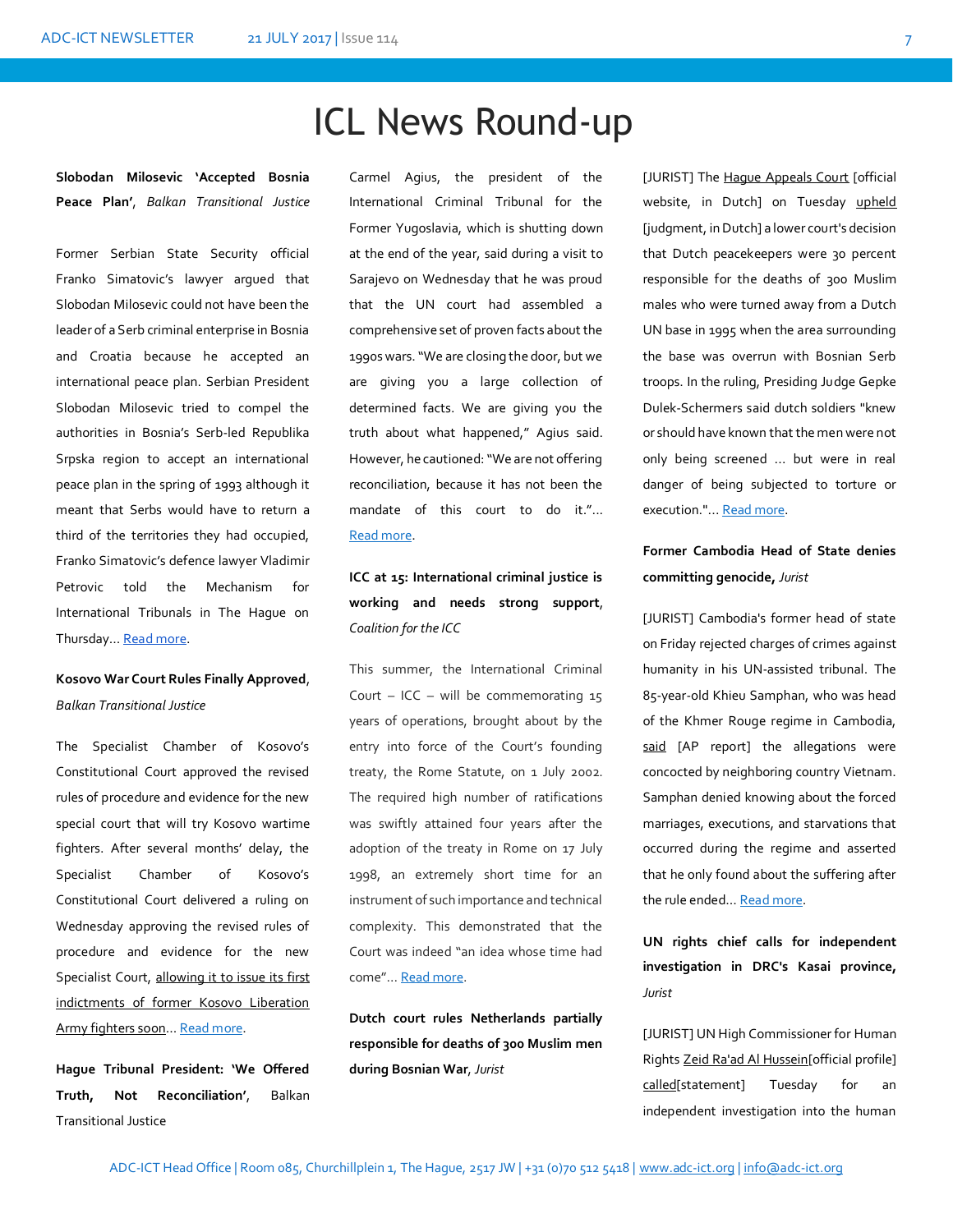rights situation in Kasai. Kasai province is located in the Democratic Republic of the Congo (DRC) and has been the subject of UN scrutiny for three months. The High Commissioner condemned the establishment of an armed militia supported by the authorities and allegedly accompanied by state security forces and police. Zeid stated that serious abuses have been committed, including summary executions and rape. He said that mass graves have been discovered across the providence. The UN believes these mass graves were being investigated by two UN experts who were found murdered in March… [Read more.](http://www.jurist.org/paperchase/2017/06/un-rights-chief-calls-for-independent-investigation-in-drcs-kasai-province.php)

**French bank BNP accused of "complicity" in Rwanda genocide***, Justice info.net*

Three non-governmental organizations on Thursday filed a lawsuit against French bank BNP Paribas for "complicity in genocide, crimes against humanity and war crimes", they announced. Anti-corruption group Sherpa, the Collective of Civil Parties for Rwanda (CPCR) and Ibuka France accuse BNP Paribas of having knowingly enabled the former Rwandan government to buy arms in the midst of the genocide and in violation of a United Nations arms embargo. According to their press release, the three NGOs accuse the French bank of transferring "1.3 million dollars held by its client the National Bank of Rwanda (BNR) to the Swiss account of a South African arms dealer", Willem Tertius Ehlers, in June 1994… [Read more.](http://www.justiceinfo.net/en/component/k2/french-bank-bnp-accused-of-%E2%80%9Ccomplicity%E2%80%9D-in-rwanda-genocide.html) 

**UN court to review genocide conviction against a former Rwandan minister***, Justice info.net*

A UN tribunal has agreed to review its appeals judgement against a former Rwandan minister found guilty of genocide crimes, a case blocked for months by the detention of one of the court's top judges. In a statement released Monday the UN's Mechanism for International Criminal Tribunals said in a rare legal move it would review its ruling convicting Augustin Ngirabatware for his role in Rwanda's 1994 genocide in which an estimated 800,000 people were killed. Ngirabatware, planning minister at the time of the genocide, was found guilty of inciting, aiding and encouraging militiamen in his home district of Nyamyumba in northwestern Rwanda to kill their Tutsi neighbours. He was sentenced in 2012 to 35 years in jail, but this was cut to 30 years on appeal in 2014… [Read more.](http://www.justiceinfo.net/en/component/k2/un-court-to-review-rwanda-genocide-conviction.html) 

**ICC Finds South Africa Did Not Fulfill Its Obligation to Arrest Sudan's President but Declines to Refer Matter to Security Council**, *International Justice Monitor*

The International Criminal Court (ICC) has ruled South Africa failed to fulfill its obligations as member of the court when the government did not act on the ICC arrest warrants for Sudan's president when he visited South Africa in 2015. The three judges comprising Pre-Trial Chamber II unanimously [decided o](https://www.icc-cpi.int/Pages/record.aspx?docNo=ICC-02/05-01/09-302)n Thursday, July 6, not to refer the matter to either the United

Nations Security Council or the ICC's membership. Article 87 of the ICC's founding law, the Rome Statute, provides for the court to refer a member state to the wider membership or the Security Council for not cooperating with the court… [Read more.](https://www.ijmonitor.org/2017/07/icc-finds-south-africa-did-not-fulfill-its-obligation-to-arrest-sudans-president-but-declines-to-refer-matter-to-security-council/)

### **Thousands Commemorate Anniversary of Srebrenica Killings**, *Balkan Transitional Justice*

Huge crowds of mourners gathered on Tuesday at the Srebrenica memorial site for the commemoration of the 22nd anniversary of the mass killings of Bosniaks by Bosnian Serb forces, with relatives shedding tears as 71 more victims were finally laid to rest... [Read more.](http://www.balkaninsight.com/en/article/thousands-commemorate-anniversary-of-srebrenica-killings-07-11-2017)

## **UN adopts historic nuclear disarmament treaty**, *Jurist*

[JURIST] UN member states voted 122-1 Friday t[o adopt](http://www.un.org/apps/news/story.asp?NewsID=57139#.WWEIkCkpDIV) [UN News Centre report] the first ever multilateral legally binding treaty on nuclear disarmaments. The one vote against the adoption of the [Treaty on the](http://www.jurist.org/paperchase/Draft%20UN%20Treaty%20on%20the%20Prohibition%20of%20Nuclear%20Weapons.docx)  [Prohibition of Nuclear Weapons](http://www.jurist.org/paperchase/Draft%20UN%20Treaty%20on%20the%20Prohibition%20of%20Nuclear%20Weapons.docx) [text, WORD] came from the Netherlands, while Singapore was absent at the conference. Among other things, the treaty prohibits 1) the developing, testing, production, manufacture, acquisition, possession, stockpiling, or transfer or receipt of nuclear weapons; 2) the use or threat to use nuclear weapons directly or indirectly... [Read more.](http://www.jurist.org/paperchase/2017/07/122-un-member-states-adopt-historic-treaty-on-prohibition-of-nuclear-weapons.php)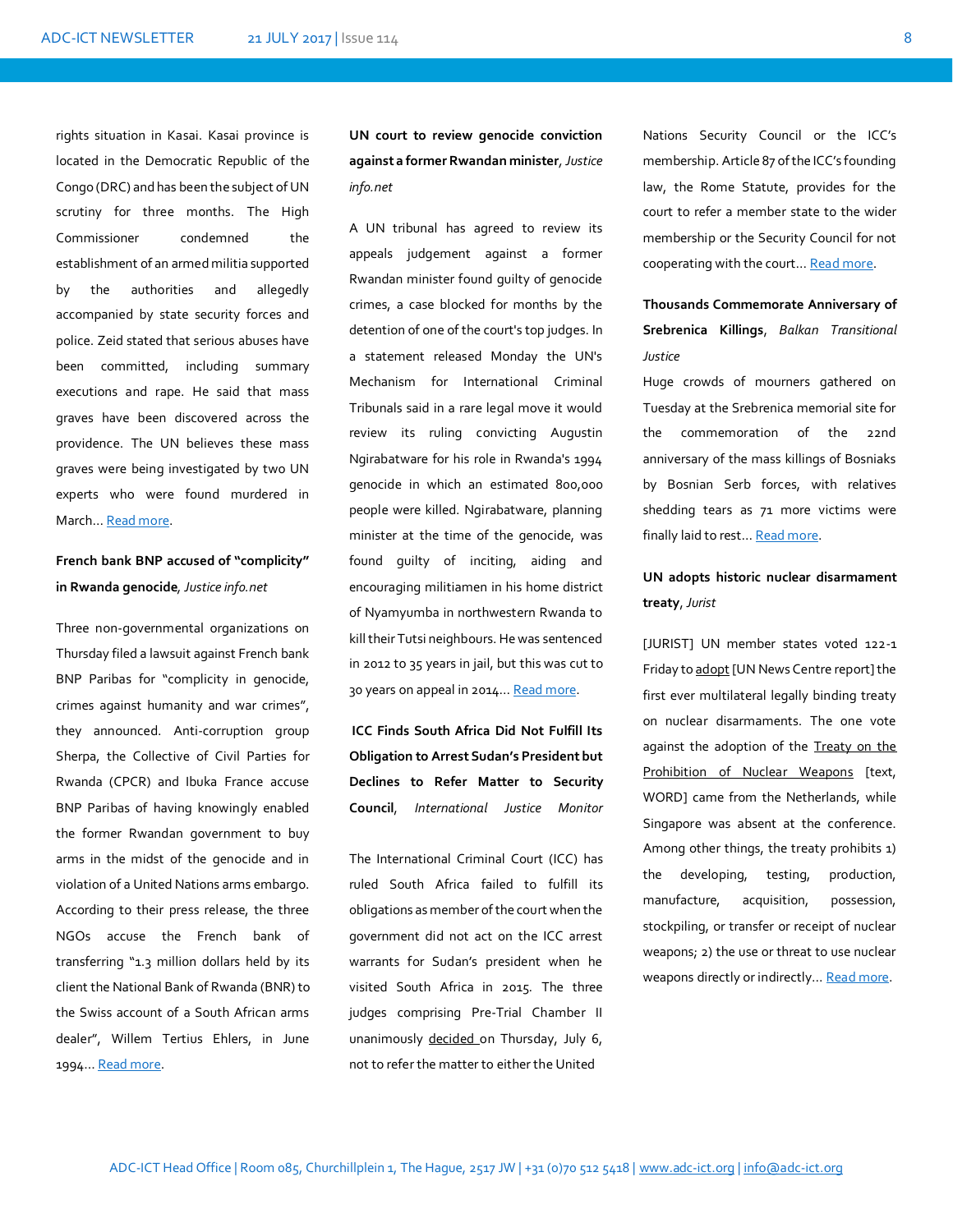# **Blog Updates and Online Lectures**

**"The ICC Appeals Chamber Was Not Wrong (But Could Have Been More Right) in Ntaganda",** by Luigi Prosperi. Blog available [here.](http://opiniojuris.org/2017/06/27/33178/)

**"The ICC Assembly of States Parties Prepares to Activate the ICC's Jurisdiction over the Crime of Aggression: But Who Will be Covered by that Jurisdiction?"**, Dapo Akande. Blog available [here.](https://www.ejiltalk.org/the-icc-assembly-of-states-parties-prepares-to-activate-the-iccs-jurisdiction-over-the-crime-of-aggression-but-who-will-be-covered-by-that-jurisdiction/)

**"Challenges of Urban Warfare**", by Priya Pilla. Blog available [here.](https://ilg2.org/2017/07/08/challenges-of-urban-warfare/)

# Publications and Articles

Jennifer Schense and Linda Carter (2017). **Two Steps Forward, One Step Back: the Deterrent Effect of International Criminal Tribunals**, Torkel Opsahl Academic Epublisher.

Larry May and Shannon Fyfe (2017). **International Criminal Tribunals: a Normative Defense**, Cambridge University Press.

D.M. Davis (2016). **The South African Truth Commission and the AZAPO Case: A reflection Almost Two Decades Later**, Cambridge University Press.

### **Blog Updates Online Lectures and Videos**

**"Evidence, Experience & Expertise in Humanitarian Diplomacy"**, by Hugo Slim. Lecture availabl[e here.](http://intercrossblog.icrc.org/blog/intercross-the-podcast-episode-17-evidence-experience-expertise-in-humanitarian-diplomacy-with-hugo-slim)

**"IHL Talks - Protection of Cultural Property in Times of Armed Conflict"**, by the Geneva Academy. Lecture availabl[e here.](http://www.geneve-int.ch/ihl-talks-protection-cultural-property-times-armed-conflict)

**"The Role of the International Judge**", by Sir Elihu Lauterpacht. Lecture availabl[e here.](http://legal.un.org/avl/ls/Lauterpacht_CT.html)

### **Books Articles**

Antoine Kesia-Mbe Mindua (2016). **"Statehood of Palestine, the United Nations and the International Criminal Court"**, L'Observateur des Nations Unies, Volume 40, Issue 1, p. 111-129.

Keiichiro Okimoto (2014). **"Humanitarian Activities Carried out Across Borders in Times of Armed Conflict in the Light of State Sovereignty and International Humanitarian Law"**, Yearbook of International Humanitarian Law, Volume 17, p. 121-143.

Ahmet Üzümcü (2014). **"One hundred Years of Chemical Warfare and Disarmament: Then and Now"**, Yearbook of International Humanitarian Law, Volume 17, p. 9-12.

# Calls for Papers

**The Asian Yearbook of Human Rights and Humanitarian Law and Brill Nyhoff Publishers** have issued a call for papers on "A Wide Variety of<br>Human Rights and Humanitarian Issues". Human Rights and Humanitarian Issues".

Deadline: 30 September 2017, for more information, clic[k here.](http://www.esil-sedi.eu/node/1780)

**The International Review of the Red Cross** has issued a call for papers on "Protracted Armed Conflict". Deadline: 31 November 2017, for more information, clic[k here.](http://www.internationallawobserver.eu/2017/07/04/international-review-of-the-red-cross-call-for-papers-on-protracted-armed-conflict/)

ADC-ICT Head Office | Room 085, Churchillplein 1, The Hague, 2517 JW | +31 (0)70 512 5418 [| www.adc-ict.org](http://www.adc-ict.org/) | [info@adc-ict.org](mailto:info@adc-ict.org)